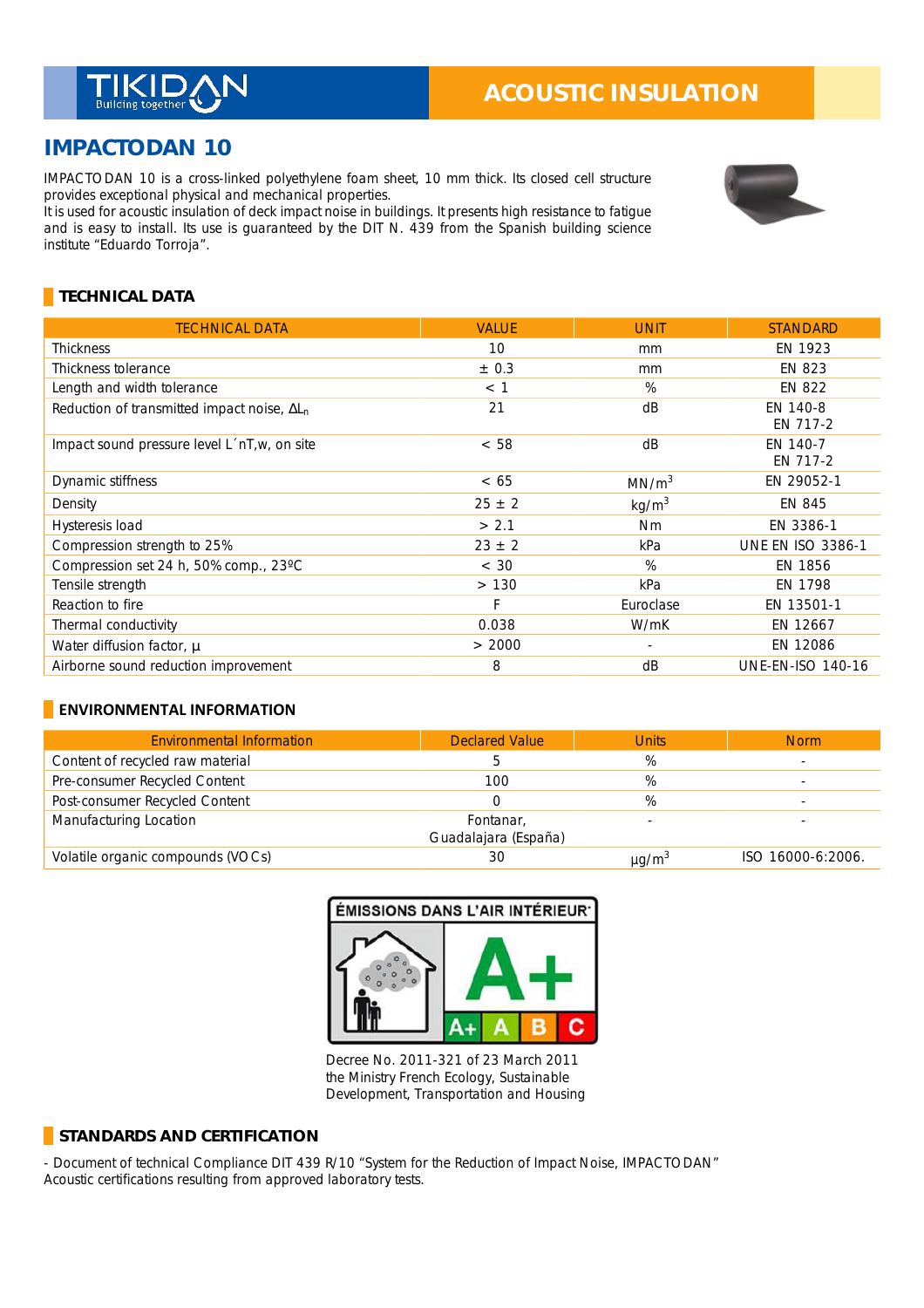

## **IMPACTODAN 10**

| Laboratory | Test (EN 140-3) No |       |
|------------|--------------------|-------|
| ACCUSTEL   | 18.0216.CA.0018    | 21 dB |
| LNEC*      | 143/06-NAI         | 27 dB |
| ACUSTTEL   | 18.0033.CA.0003    | 29 dB |

## **SCOPE**

- Acoustic insulation against airborne and impact noise of supports between different users in residential buildings or facilities in urban areas, like houses, hotels, hospitals, etc.

- Insulation addition of floating floors against low-middle and high frequencies on all kind of commercial premises such as restaurants, supermarkets, areas with music, etc.

- Renewal of floors in residential buildings.

## **PRESENTATION**

| <b>PRESENTATION</b> | <b>VALUE</b> | <b>UNIT</b>              |
|---------------------|--------------|--------------------------|
| Length              | 25           | m                        |
| Width               |              | m                        |
| Total thickness     | 10           | mm                       |
| Diameter            | 60           | cm                       |
| Product Code        | 620017       | $\overline{\phantom{a}}$ |



| ĦŽ. |                        |
|-----|------------------------|
| Sž. | IMPACTODAN             |
| % . |                        |
| Xž. | Received mortar screed |

### **INSTRUCTION FOR USE**

An installation of the IMPACTODAN 10 is shown in the following pictures: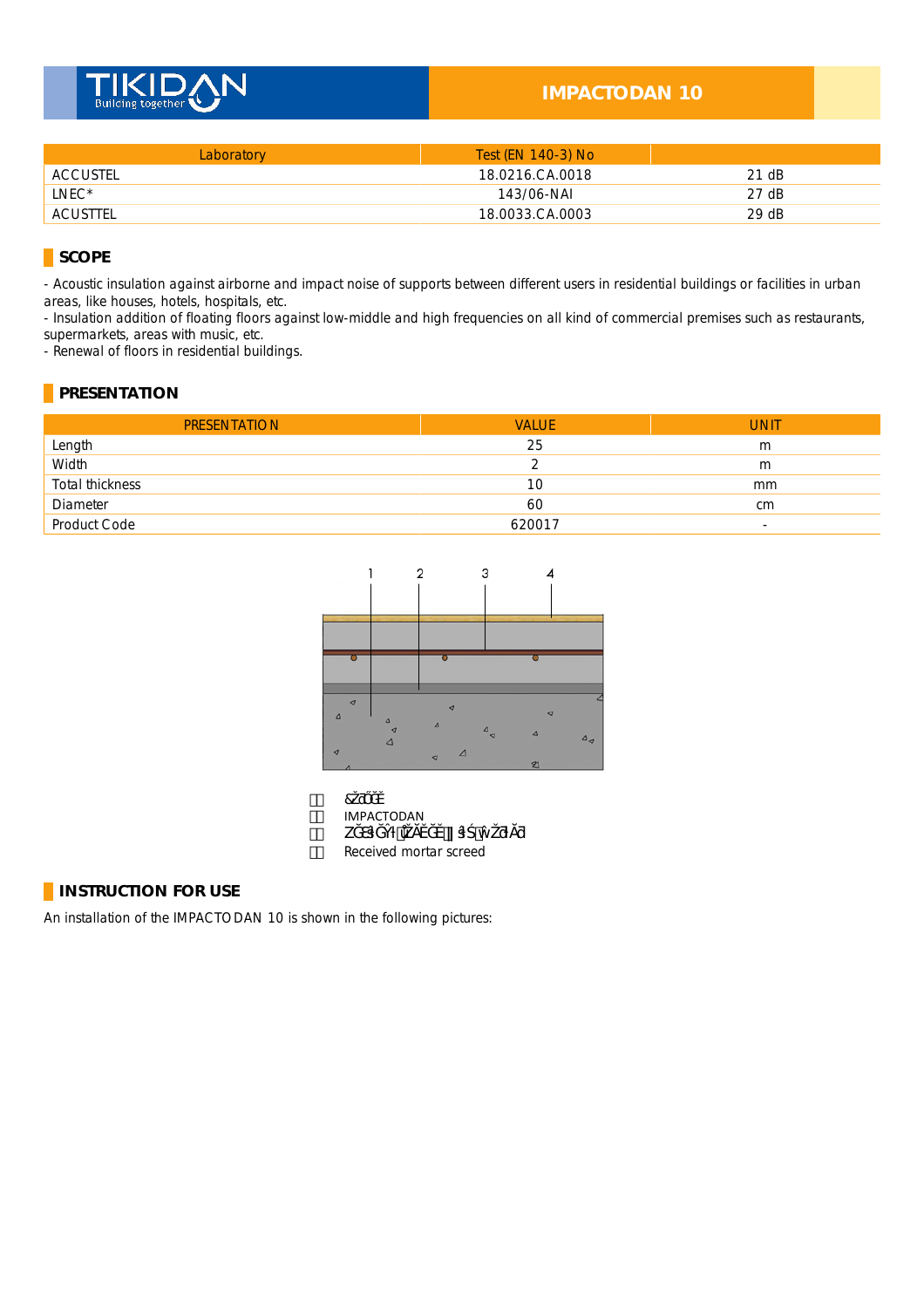

## **IMPACTODAN 10**







- 
- 1. Extend<br>
2. Seal ov<br>
3. Vertical<br>
4. Protect 2. Seal overlap
- 3. Vertical overlap
- 4. Protect installations
- 5. Check<br>6. Pour th
- Pour the mortar